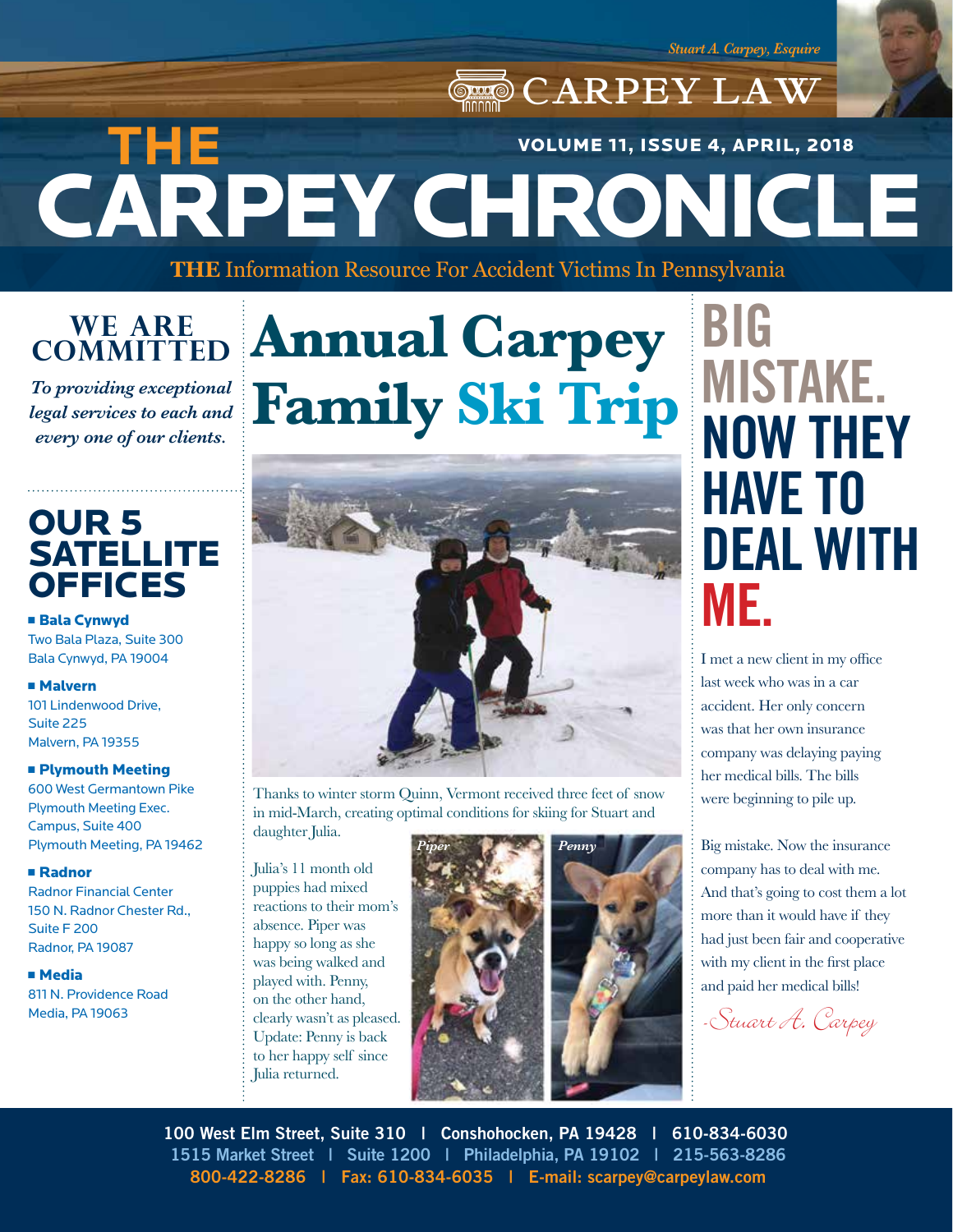#### THE CARPEY CHRONICLE

# Check It Out! Carpey Law Has A New Website!



#### After months of researching, designing, and brainstorming, Carpey Law is proud to announce the unveiling of the new website, which can be found at www.carpeylaw.com. The new website is designed to allow consumers to more easily navigate the site and find the information they are looking for faster.

Carefully selected categories give consumers direct and fast access to thousands of videos, blog post, articles and books by Attorney Stuart Carpey. Consumers also have the option to request hard copies of Stuart's books for free.

A client once called Carpey Law "The Information Resource for Accident Victims in Pennsylvania." We kept that in mind when designing the new website. We hope you find all of the information available through the website to be useful for you, your family and your friends and if you need to speak with us personally about an accident or injury case, feel free to give us a call at (610)834-6030!

# **The Drive To Heal After An Accident Injury**



Most athletes are constantly training to strengthen their bodies. As a result, it can be hard for them to rest and rehabilitate after suffering a serious injury. These men and women who have trained themselves to optimum condition view injuries differently than most people. In a way, this can be said of all accident victims. The loss of a routine – whether it is rigorous training or just daily errands – can inspire an injured person to try to recover faster. But it is this drive to return to normalcy following an

injury that can cause complications in the healing process.

#### **"I can just work through it."**

Ignoring the pain can place significant stress on an injury. Overcompensating for an injury – for example, an injured knee – can cause the pain to flare up or even manifest itself in other body parts. Even if the pain seems to diminish, pushing oneself during the healing process can present a slew of problems. It is much better to submit fully to treatment than to ignore an injury.

#### **"I've worked too hard to stop training."**

The key here is to focus on long-term goals rather than short-term goals. Trying to soldier on through an injury can make one feel good in the moment, but he or she could be doing some permanent damage in the process. Putting the same discipline and perseverance into one's recovery can help an athlete – and any other accident victim – return to normal faster than expected.

#### **"This is frustrating."**

For an athlete or an accident victim, suffering an injury can be a frustrating ordeal, causing the victim to feel helpless and despondent. But this frustration is normal! Channeling that frustration into the recovery regimen and making use of it as a motivator is one of the best things an injured person can do.

In personal injury cases, athletes and victims have much in common: frustration, impatience, and sometimes a lack of information about the injury and the best ways to treat it. It is important to remember that even though living with an injury is upsetting, it is vital to one's recovery to not only seek the best care but to remain informed about the injury and its implications.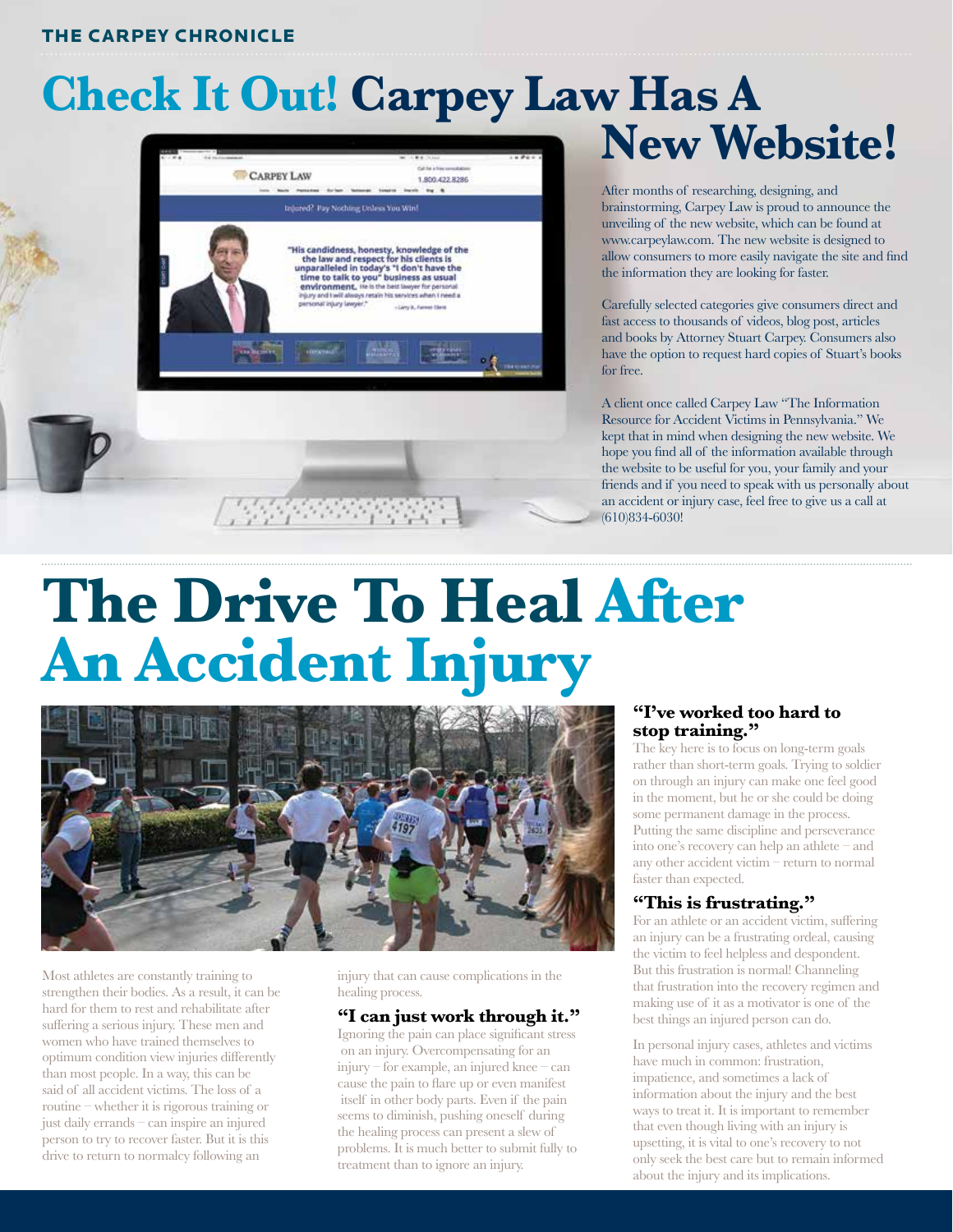# LAURA CARPEY'S RECIPE OF THE MONTH **Lamb Chops with Lemon, Thyme & Mustard Butter**

*These French-inspired lamb chops cook under the broiler, so they're quick and flavorful.*

#### **INGREDIENTS**

- $=$  4 Tbs. unsalted butter, softened
- $\blacksquare$  1 tsp. whole-grain Dijon mustard
- <sup>n</sup> 1 tsp. fresh thyme leaves, lightly chopped
- $\Box$  3/4 tsp. finely grated lemon zest
- <sup>n</sup> 1/8 tsp. kosher salt; more as needed
- $1/8$  tsp. freshly ground black pepper; more as needed
- $= 8$  lamb loin chops (1-1/2- to 2-inch-thick chops; about 3 lb.), trimmed

#### **INSTRUCTIONS**

1. In a small bowl, mash together the butter, mustard, thyme, zest, salt, and pepper until well combined. Refrigerate until ready to use.

2. Position an oven rack 5 to 6 inches from the broiler element and heat the broiler to high. Line the bottom of a broiler pan with

foil and replace the perforated top part of the pan. Arrange the chops on the pan. Season both sides of the lamb generously with salt and pepper. Broil until the first side is wellbrowned, about 8 minutes. Turn the chops over with tongs and continue to broil until they're well browned and the center is cooked to your liking, 3 to 5 minutes longer for medium rare (cut into a chop near the bone to check).

3. Transfer the lamb to serving plates and top each chop with a dab of the flavored butter. Serve hot.



## **Can't Get To Us? No Problem! We'll Come To You.**

**If you were injured in an accident and do not live close by to one of our offices, don't worry! We can always come to you. Just give us a call at (610)834-6030 and we'll send someone out to your home immediately.**



Without You, Wed Re. At Sea!

*Your referrals continue to be one of the best ways for clients to find our firm. We are honored to assist your friends and family with their legal problems caused by an accident.*

## **TO THANK YOU FOR EVERY REFERRAL… WE THANK OTHERS!**



Each time you make a referral to our law firm, we make a donation to the Wounded Warrior Project, which supports wounded soldiers and veterans.

Thank you to the following people who referred cases to us last month: **Clarence Harris,** 

#### **David Collins, Tyrone Clarkson** and **Marquis Smith.**

Wounded Warrior Project is a nonprofit organization based out of Jacksonville, FL. Their mission is to honor and empower wounded warriors. Its purpose is to raise awareness and to enlist the public's aid for the needs of severely injured service members, to help them aid and assist each other, and to provide programs and services to meet their needs.

## **REMINDER ABOUT OUR FIRM'S COMMUNICATION POLICY**

**About us:** We perform very high quality legal work. We are highly competent and we have a highly competent support staff, but we are not perfect. We can make mistakes. We will correct a mistake if we find it or if you point it out.

It is our policy to return phone calls in the order they are received and based on the priority of the

situation. If you leave a message, your call will be returned usually within 24 hours. Some clients feel that calling multiple times in a day will get their call answered faster, but that is not the case. Email is the quickest way to get a response from anyone in the office.

We work by appointment only. Without an

Since its inception, Wounded Warrior Project has been successfully easing the troubles of veterans all over the country, and Carpey Law greatly supports these efforts.

For more information on Wounded Warrior Project, or to make a contribution, please visit: www.woundedwarriorproject.org.

Our success is built on referrals from clients and friends. If you know of anyone who might benefit from our services, please feel free give them our contact information.

appointment, it is unlikely Mr. Carpey would be able to meet with you.

Please utilize our support staff to answer your questions and to give you status reports. Our legal team is experienced and will often be able to respond to your requests.